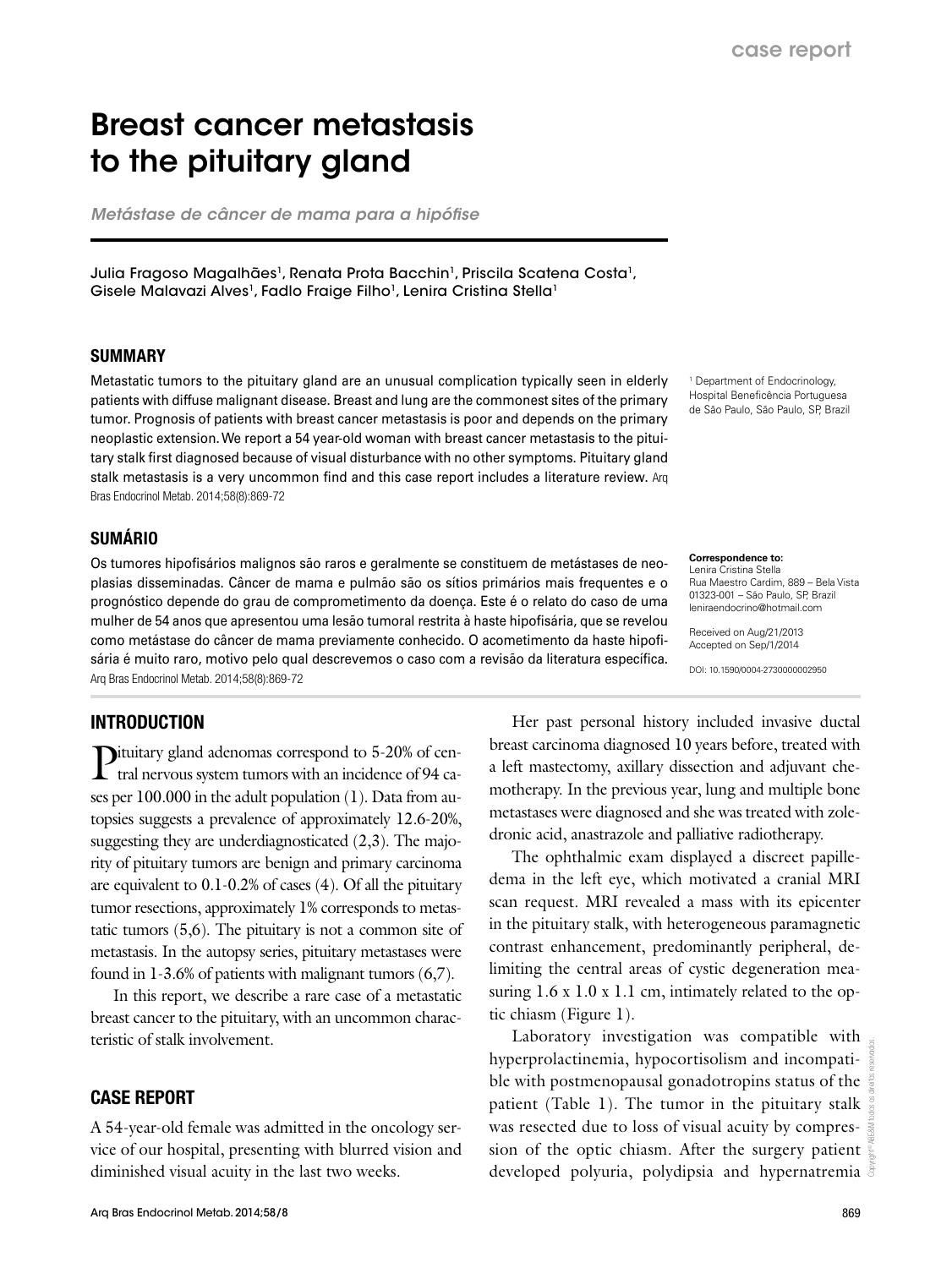(serum sodium of 148 mg/dL). Synthetic vasopressin analogue (DDAVP – nasal solution 0.1 mg/mL) was given at a dose of 10 mcg 2x/day for only one day, with normalization of clinical and laboratory status.

Anatomopathological exam was consistent with infiltrative carcinoma and immunohistochemistry revealed the primary site in the breast. Markers as AE1/AE3, CK7, estrogen receptor, GCDFP-15, C-erbB-2 (score 3+/3+) and Ki67 in 5-10% of cells (Figure 2) were positive.

The patient improved clinically and restore ophthalmological disturbance without acuity examination after admission. Hospital discharge was accompanied by radiotherapy scheduling because the incomplete tumor resection due to technical difficulty and prednisone prescription. Outpatient follow-up has been maintained in the last 5 months and the patient is clinically well, with levothyroxine replacement that was already prescribed due to pre-existing diagnosis of primary hypothyroidism.

Table 1. Pituitary function evaluation before surgery

|                   | <b>Patient</b> | <b>Normal value</b> |
|-------------------|----------------|---------------------|
| ACTH (pg/mL)      | 8.7            | $5 - 46$            |
| Cortisol (µg/dL)  | 2.8            | $3.5 - 19.5$        |
| GH (ng/mL)        | 0.5            | < 3.6               |
| $IGF-1$ (ng/mL)   | 118            | 67-233              |
| FSH (IU/L)        | 5.8            | 25.8-134.8          |
| LH (IU/L)         | 1.4            | 13.5-96             |
| TSH (mIU/L)       | 0.28           | $0.3 - 4.5$         |
| Free T4 (ng/dL)   | 1.1            | $0.9 - 1.7$         |
| Prolactin(ng/mL)* | 83.3           | $3.4 - 24.1$        |

\* Absence of macroprolactin.



Figure 1. (A-C) Cranial MRI in the preoperative axial, coronal and sagittal, respectively cuts. Expansive lesion epicenter in the pituitary stalk, showing heterogeneous and predominantly peripheral uptake of the paramagnetic contrast medium, delimiting the central areas of cystic degeneration measuring 1.6 x 1.0 x 1.1 cm, intimately related to the optic chiasm. (D-F) Cranial MRI after 1 week of transphenoidal surgery in the axial, coronal and sagittal, respectively cuts.

š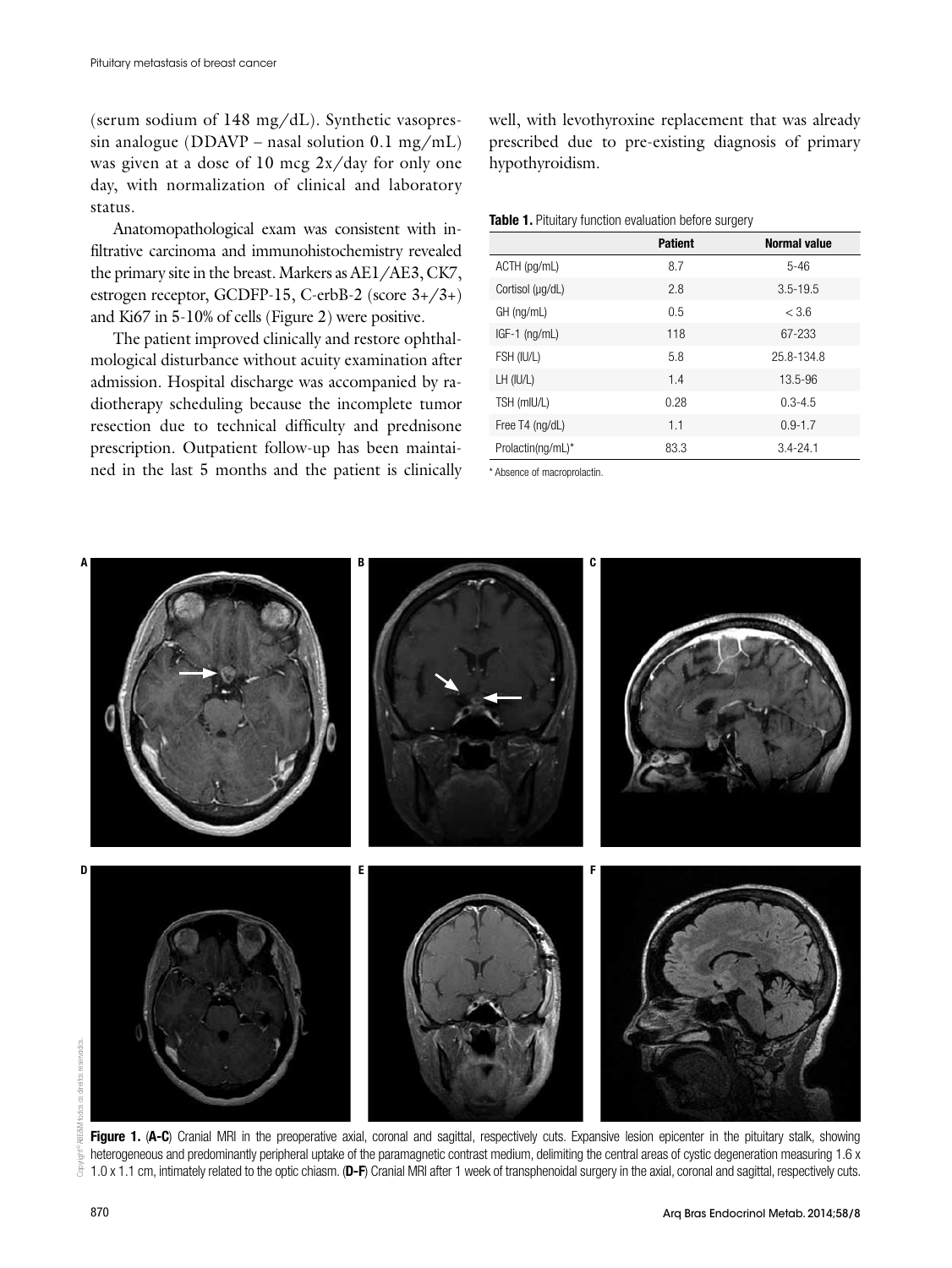

Figure 2. Positive immunohistochemistry to GCDFP-15, a breast carcinoma marker.

## **DISCUSSION**

Pituitary metastases are most prevalent in the sixth and seventh decades of life (8). Breast tumors (20-30%) and lung tumors (30-50%) (9) are the most common primary sites, but others are also described, such as the gastrointestinal tract, prostate, kidney, thyroid, pancreas, lymphomas, leukemias and plasmacytomas.

Generally, pituitary metastases are a part of widespread metastatic disease, associated with 5 or more sites of metastases, especially bone (6). Occasionally, breast cancer metastasizes to the pituitary, with reported rates ranging between 6 and 8% of cases (5), majority asymptomatic. Hypophysectomy of patients with breast cancer found 5.5% to 25% of metastases not previously diagnosed (7).

The present patient had multiple metastases from the breast carcinoma besides the pituitary stalk one. Immunohistochemical profile of pituitary stalk mass disclosed the presence of the estrogen receptor, which is consistent with the primary site in the breast. The presence of estrogen receptors becomes able to hormonal therapy (10). The positivity of c-erbB-2 and Ki67 are correlated with a worse prognosis. The c-erbB-2 proto-oncogene occurs in about 20% of all breast cancers and Ki67 is a nuclear non-histone protein that refers to a poorly differentiated tumor (10).

About metastasis location, the posterior lobe of the pituitary gland is most common site (69-79%) (11) due to its larger area of contact with the adjacent dura-mater and the lack of blood supply to the anterior lobe  $(5,7,9,12,13).$ 

Mc Cormick and cols*.*, reviewing the location of pituitary metastases in 201 cases, found the involvement of the posterior lobe alone or in combination with anterior lobe in 84.6%, and the involvement of the anterior lobe alone in 15.4% (13). However, especially in breast cancer, metastases occur preferentially to the anterior pituitary gland (6,11). Hematogenous dissemination is the most important mechanism of development of these metastases, but also occur by contiguity of adjacent bone metastasis or meningeal spread through the suprasellar cistern (9).

Pituitary metastases are symptomatic in only 2.5 to 18.2% of cases (5-7) because most occur in patients too debilitated by cancer with poor survival rates to become clinically evident. Still then, the systemic complications of malignancy, including nonspecific symptoms of weakness, vomiting and weight loss as well as the involvement of the CNS, may mask the dysfunction of the anterior pituitary. So the majority of cases have been discovered accidentally during autopsies (6). However, in some patients, symptoms related to pituitary metastasis may be the first manifestation of an occult malignancy  $(5)$ .

The most noticeable symptom is diabetes insipidus (DI), reinforcing the predominance of metastases to the posterior lobe. DI occurred in 45.2% of cases among 190 patients with pituitary metastases  $(6)$  reaching 61% to 70% in other series  $(13,14)$ . According to Houck and cols*.* 20% of patients diagnosed with DI may present pituitary metastases (15). However, the clinical presentation is variable (16), and may be associated with ophthalmoplegia, headache, visual field abnormalities and anterior pituitary dysfunction (5), and could also present with seizures, paralysis of III and IV cranial pairs and hyperprolactinemia.

Among the visual alterations, bilateral hemianopia is the most common (6). Given the invasiveness of tumors, visual loss may result from suprasellar extension and can result in painful ophthalmoplegia due to infiltration of the cavernous sinus (5).

Treatment is essentially palliative and depends on the extent of disease and symptoms. Radiotherapy and/  $\frac{1}{2}$ or chemotherapy are recommended as initial treatment, especially in patients with disseminated metastases in combination with replacement of pituitary hormones for relief of symptoms  $(7,13,15)$ . Surgical exploration and decompression alone or in combination with radiotherapy is essential if the pathological diagnosis would  $\frac{8}{3}$ 

Copyright© ABE&M todos os direitos reservados.